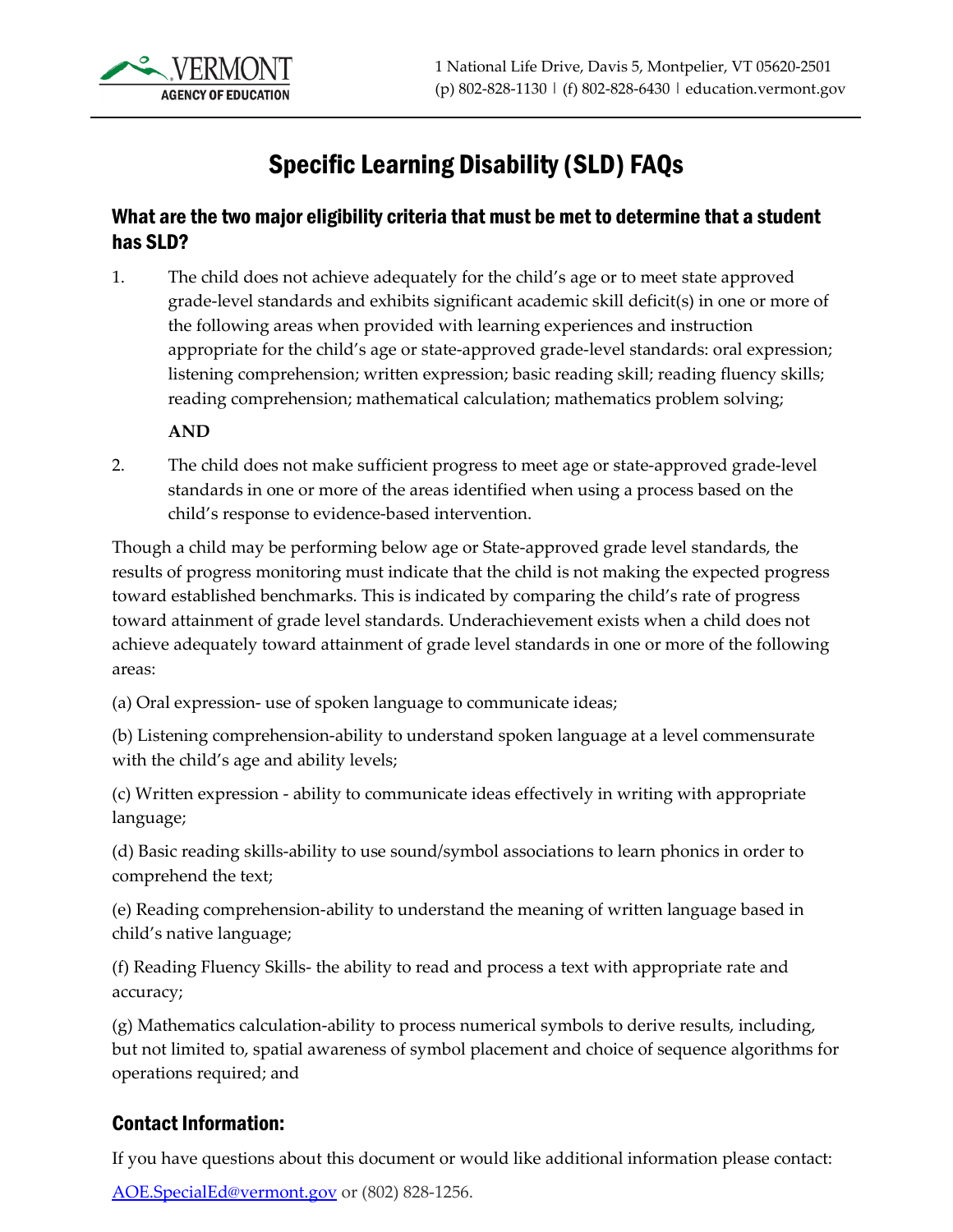(h) Mathematical problem solving-ability to understand logical relationships between mathematical concepts and operations, including, but not limited to, correct sequencing and spatial/symbolic representation.

To examine student performance compared with state approved grade level standards, Evaluation Planning Teams confirm the student had access to appropriate instruction and review measures of student performance relative to the eight areas. Sources of documentation may include score report from state or district assessment, scores from universal screening measures, WIDA Access or other English proficiency scores, norm-referenced proficiency scores, curriculum-based measurement, and other measures where the student's score can be compared to proficient grade level/standard scores.

# In relation to the two major eligibility criteria for SLD, what might constitute a "body of evidence" for a student being evaluated for a suspected Specific Learning Disability?

For determination of SLD, Vermont State Board Rules specifically state that a body of evidence must be used to demonstrate both criteria. It is important that one assessment instrument not be the sole or primary determiner of both an academic skill deficit and insufficient progress. For example, if a Curriculum Based Measure (CBM) is being used as a progress monitoring tool, the student's results over time on this measure would probably be the primary indicator of "insufficient progress." This measure, even though nationally normed, should not also be used as the only norm-referenced assessment required for determining an "academic skill deficit." A standardized, normed and focused assessment in the specific area of suspected disability should also be administered.

# What is a "Full and Individual Evaluation?"

The federal IDEA regulations and the Vermont Agency of Education require a "full and individual evaluation" that must be conducted before initial provision of special education and related services. It must consist of procedures to determine if the child is a child with a disability and to determine the educational needs of the child. This evaluation should now be more focused on the specific areas of suspected disability than in the past – when a "comprehensive evaluation" typically meant a common and extensive battery of assessments given to all students referred, regardless of the student-specific learning difficulties. It is important to note that a variety of assessment tools and strategies must be used to gather relevant information about the student, including information provided by the parent. The team may not use any single measure for making a disability determination and for determining educational programming. Even though a student's response to evidence-based intervention is crucial to SLD determination and educational planning, other types of information or assessment data must be collected during the VTMTSS problem-solving process and/or evaluation process. Parents must be actively involved as partners in educational decisionmaking, providing both information and input throughout the VTMTSS and evaluation process.

When making an initial determination of SLD, only the specific area or areas (of the 8 areas of SLD) for which there is the "body of evidence" that substantiates both the presence of an academic skill deficit and insufficient progress should be indicated as areas of identified

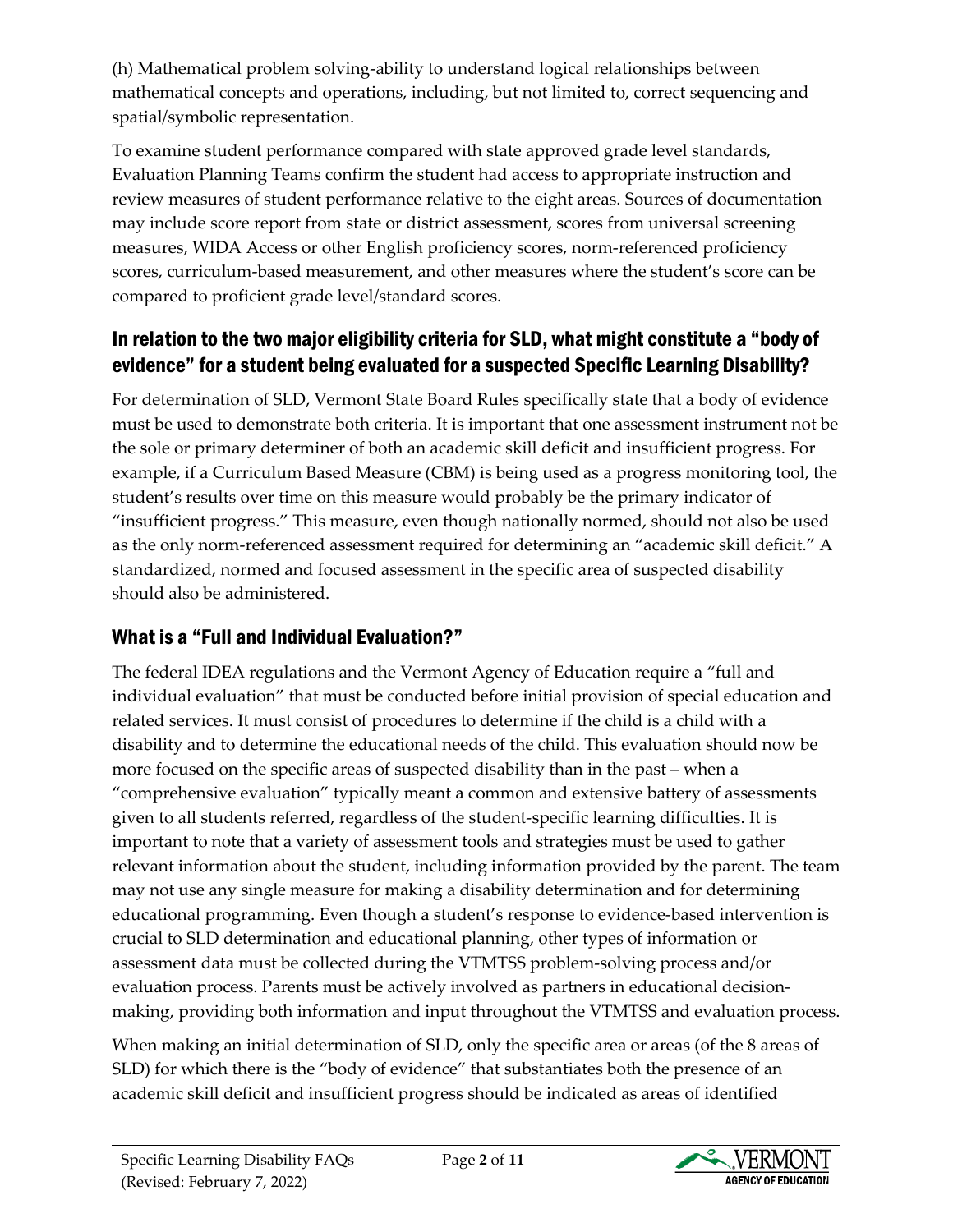disability. Even though special education evaluations are more focused than in the past, they must be "sufficiently comprehensive to appropriately identify all of the child's special education and related services needs, whether or not commonly linked to the disability category." See 34 C.F.R. §§300.304(c)(6) and 300.306(b). This means that the evaluation team could identify special education needs that are more typical to a disability other than SLD (e.g., emotional or behavioral) and still address these needs in the evaluation report and in the IEP without finding the student eligible in a second special education category. Similarly, even within the category of SLD, the evaluation team may come to suspect a special education need in another area of SLD for which a body of evidence was not gathered. For example, if no progress monitoring data were collected in relation to a specific intervention provided, there would be no documented evidence of "insufficient progress in response to evidence-based intervention." Evaluation data demonstrating an "academic skill deficit" might be used by the team to determine an additional special education need. This area of need would be addressed in the evaluation report and reflected in an IEP goal, but NOT indicated as an area of SLD for initial eligibility purposes. Again, only areas for which there is a documented body of evidence that all the required criteria have been met are indicated as areas of SLD in the determination of an individual student's eligibility.

When planning the evaluation, the EPT must: 1) use a variety of assessment tools and strategies to gather relevant functional, developmental and academic information about the student, including information provided by the parents; 2) not use any single measure or assessment as the sole criterion for determining whether the student is a student with a disability; 3) use technically sound (i.e., valid and reliable) instruments that may assess the relative contribution of cognitive and behavioral factors in addition to physical or developmental factors; 4) use assessments that are tailored to assess areas of specific educational need and not merely those that are designed to provide a general intelligence quotient; 5) assess a student in all areas related to the suspected disability; and 6) use measures that are sufficiently comprehensive to identify all of a student's special, education and related service needs. When determining whether a student has a learning disability, the EPT must ensure the student is observed in her or his learning environment, including the general education classroom, to document the student's academic performance and behavior in the areas of difficulty.

# What are Approaches for Demonstrating an Academic Skill?

To help ensure that an evaluation is appropriate (i.e., consistent with the requirements of IDEA), the EPT must first gather input from multiple sources (e.g., families, general education classroom, curriculum-based measures, standardized assessments, student records, observations) and include a review of existing evaluation data to determine what additional data, if any, are needed to identify a learning disability, a student's need for special education, and write an IEP. Included in this review must be any evaluative data gathered during a scientific research-based intervention process as well as other academic and behavioral data that can be used to rule out that the student's learning difficulties are due to a lack of appropriate instruction.

Districts may use local or national norm-referenced measures as part of this body of evidence. A norm-referenced measure provides some consistency across schools and districts in the

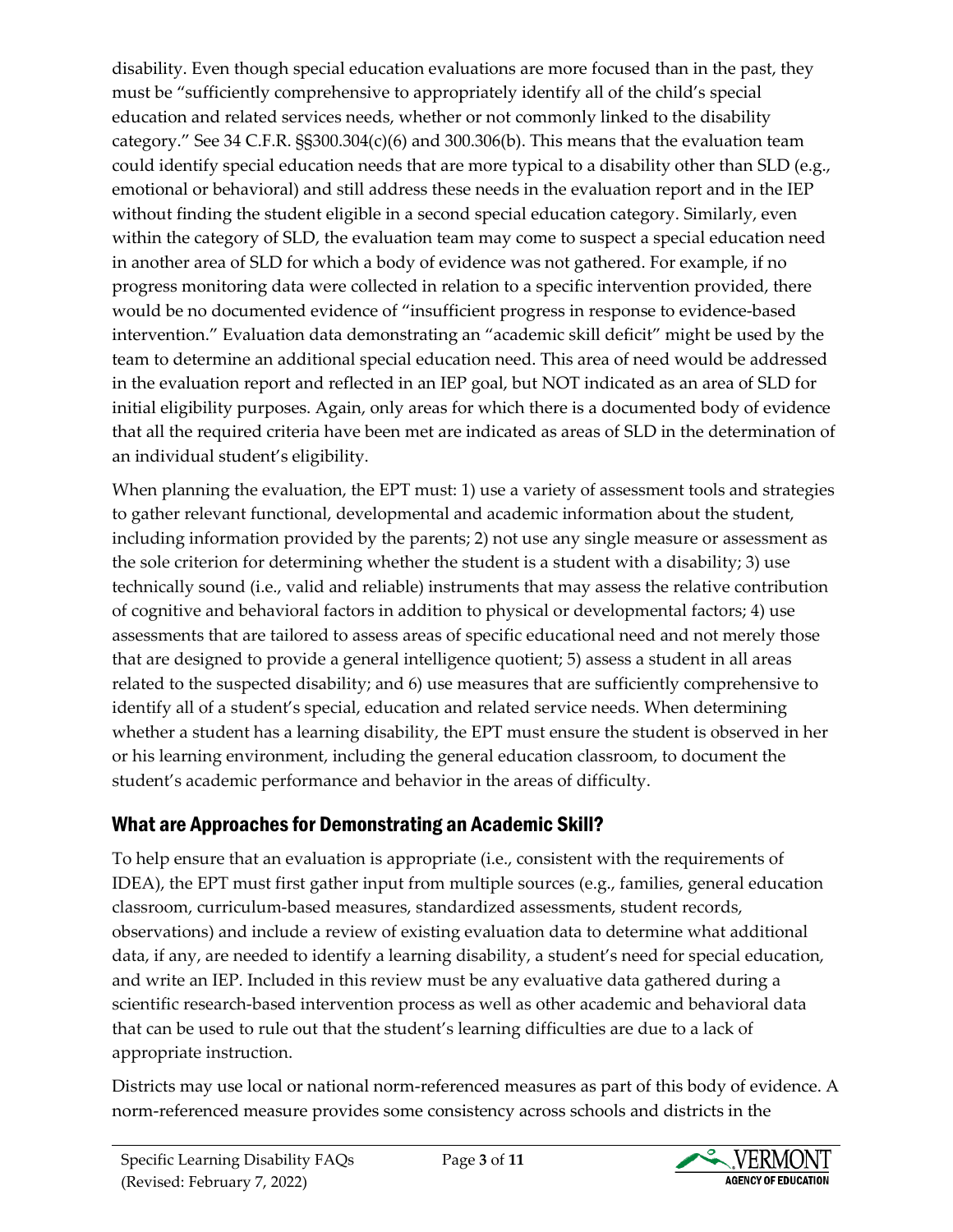interpretation of "significance." Typically, a score at or below the 12th percentile or 1.5 standard deviations below the mean may be considered to represent a significant deficit. The results of a focused and norm-referenced, diagnostic/prescriptive assessment will not only assist with the identification of a specific learning disability but would provide valuable information for developing IEP goals and determining appropriate instruction/intervention.

Criterion referenced measures of "mastery" may be one type of classroom assessment reflected in the body of evidence – a guideline is that if a student is performing at only 50% of mastery expectations for a particular skill or set of concept knowledge, it would be considered evidence of a significant deficit. For example, end of chapter comprehension or skill questions/tasks where the proficiency or mastery level set by the textbook or teacher is 80 % or greater correct responses, a student who consistently scores at 40% or less correct may be considered to have a significant deficit in the skill or knowledge set being targeted.

Additional existing performance data from such sources as student work products, classroom and district assessments, state assessments, etc., all add to the body of evidence. Deficit Parameters given for determining the significance of a deficit are not intended to be hard and fast "cut-points" and the convergence of multiple sources of data needs to be considered by the eligibility team.

LEAs may determine the approach for determining eligibility for SLD using a foundation of how students respond to evidence-based intervention in alignment with its VTmtss framework. These guidelines for documenting academic skill deficit reflect a general approach and may vary in accordance with the approach the district is utilizing (e.g., Response to Intervention, Patterns of Strengths and Weakness, Scientific Response to Intervention, etc.)

# Must a student receive intervention prior to initiating a referral?

No. When a disability is suspected, by teachers, parents or others, a review of existing data and consideration of a referral for a special education evaluation must be conducted by the IEP team. The IEP team will determine whether there is evidence to support suspicion of a disability based on available information and if an evaluation will be conducted. If the determination is made that an evaluation will be conducted for the purposes of determining eligibility for special education and related services, interventions and progress monitoring will run concurrently with the evaluation process. **At no time should an evaluation be delayed or denied pending intervention if a disability is suspected.** In an instructional model of evaluation for SLD, there is no requirement that prescribed steps be completed prior to an evaluation, including that a student "go through" tiers of intervention, meet criteria within a flow chart or that students receive intervention. VTMTSS problem-solving teams have the obligation to ask the question, "Is a disability suspected?" If yes, a referral must be made regardless of whether the child is responding to interventions.

# Are teams required to evaluate a child's achievement in relation to his/her potential ability?

Vermont prohibits use of a severe discrepancy between intellectual ability and achievement for determining eligibility based on SLD. The appropriate point of comparison in regard to

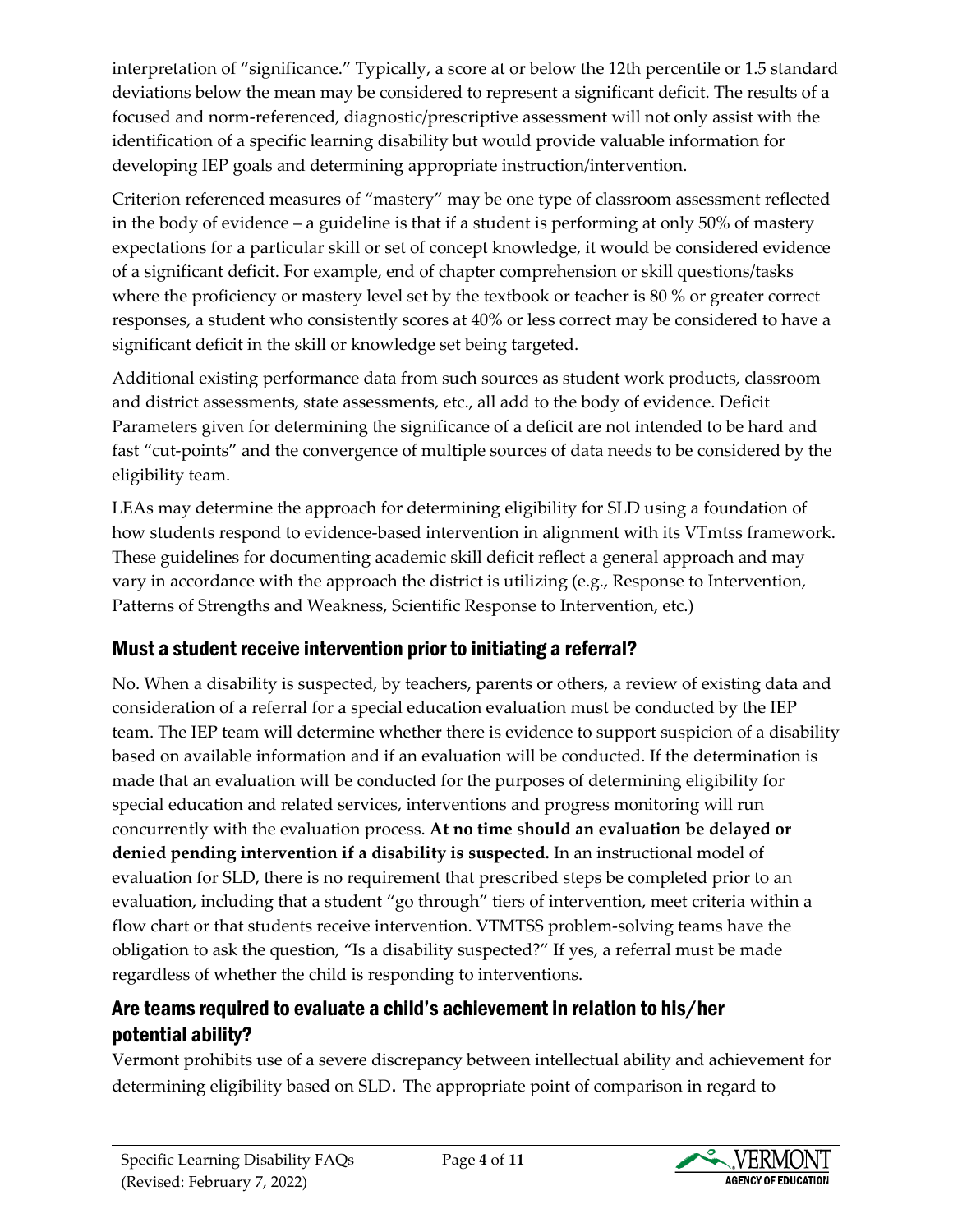determining both a child's adequate achievement and adequate progress are the age/grade-level standards and expectations, not the child's potential.

### What other evaluation documentation is required for determination of disability in the category of SLD and the need for special education?

- Documentation of consideration that the learning problems in the areas of SLD identified are "not primarily due to...vision, hearing, or orthopedic impairment; emotional disabilities; intellectual disabilities; cultural factors, environmental or economic disadvantage; or limited English proficiency." The evaluation report should include documentation of the findings and considerations for any student-specific relevant factors. For example, if a student is an English language learner, the evaluation should address evidence and rationale for the determination that the student's learning difficulties are not primarily due to the lack of English proficiency.
- Documentation that the team has determined that the student's performance is not due to a lack of appropriate instruction in reading, including the essential elements of reading instruction, or in math.
- Documentation of an observation in the learning environment.
	- o May be conducted and documented prior to a referral for special education evaluation (e.g., as part of the VTMTSS/problem-solving process) OR as part of the special education evaluation.
	- o Student observed within the learning environment including the regular classroom setting and in context of the area of learning difficulty.
	- o Must be a documented, specific observation (date/instructional activity occurring/specific student behaviors observed/summary of implications) – not documentation of general comments regarding the student's performance in the learning environment, although that type of information (e.g., via teacher report or interview) may also be relevant to gather and include in the evaluation report.
- Documentation of educationally relevant medical findings (if any).
- Documentation of instructional strategies used to improve performance and results of repeated assessments of achievement at reasonable intervals (progress monitoring data).
- Documentation that the parents were notified about: amount and nature of student performance data collected; strategies for increasing the student's rate of learning; results of repeated assessments of student's progress; the right to request an evaluation.

# Do any of the eight areas of SLD concern need to be specified on the referral form to begin the evaluation process to consider SLD eligibility?

No. A referral must include the reasons why the person making the referral believes the student is a child with a disability. There is no requirement to specify either a specific category of suspected impairment or any of the eight areas of academic achievement listed in the SLD rule. Additional information about specific areas of concern is often provided after the referral is

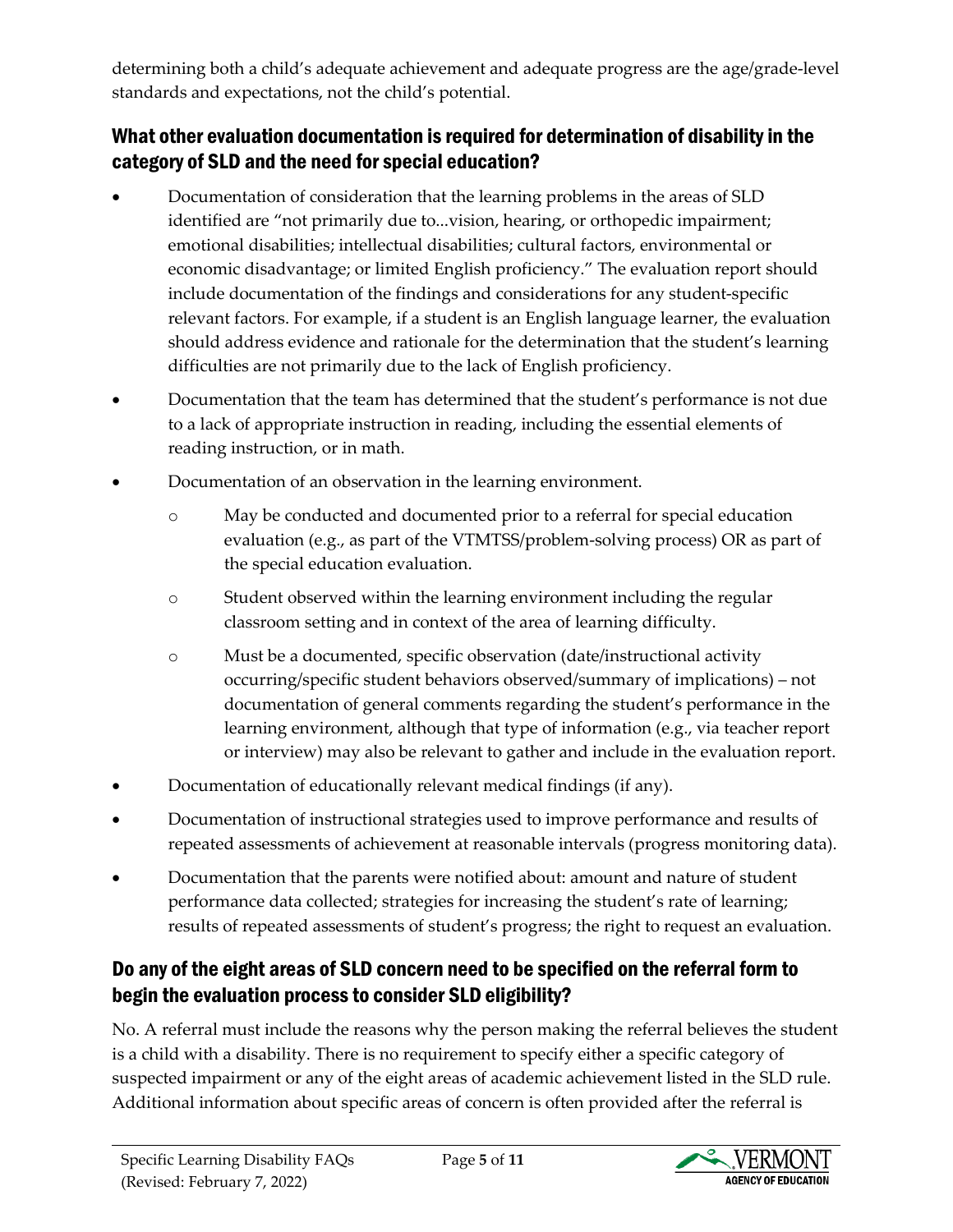made as the Evaluation and Planning Team (EPT) reviews existing data and determines what additional data are needed to proceed. The area(s) of concern to address during an evaluation are identified as a result of the review of existing data, including the referral and information provided by the parent.

## Can an LEA delay accepting a referral for a special education evaluation to consider SLD, if the school has started, but not finished, implementing an intensive intervention with the student when the referral is made?

No. The federal Office of Special Education (OSEP) has made it clear that a district's failure to provide interventions as part of a district's multi-level system of support cannot be used to deny or delay special education referrals. A special education referral cannot be denied or delayed allowing a school to implement, or finish implementing, an intervention. The LEA must process all special education referrals. Once a referral is made, the LEA notifies the parent and assigns an EPT team to review existing data. Following the review of existing data, if the EPT team finds additional information is needed, such as progress monitoring data from intensive intervention, the LEA must request consent to collect the additional data. If the EPT, including the parent, agrees that additional time is needed to implement the intervention(s) and collect the necessary data, they may agree to an extension of the 60-day timeline.

# Who is responsible for selecting EBIs and collecting data for SLD evaluation?

Intervention selection is a local school district decision. Schools may choose to have a group of individuals, such as a student support team, grade level team, or intervention team responsible for selecting interventions. The selection of interventions for students who are not receiving special education is a general education responsibility.

# What are the qualifications for an individual implementing an EBI?

EBIs must be provided by appropriately licensed staff. At the elementary level, this generally means classroom teachers whose certifications include the content area in question. At the secondary level, only a teacher licensed in the corresponding content area should be delivering interventions in that area. Intensive interventions are part of general education instruction and, therefore, must be provided by appropriately licensed general education staff. The EPT uses data collected during such general education interventions as part of the special education evaluation process.

# Must parents be notified before implementing evidence-based interventions?

No. There is no legal requirement to notify parents before providing general education interventions. However, as part of a special education evaluation when SLD is considered, the EPT must document the parent was notified of the progress monitoring data collected and the strategies used for increasing the student's rate of learning, including the intensive interventions. While there is nothing in the law that requires such notification prior to a special education referral, it is recommended practice for schools to develop a system in which parents are notified of the general education instruction (including interventions) used with their children.

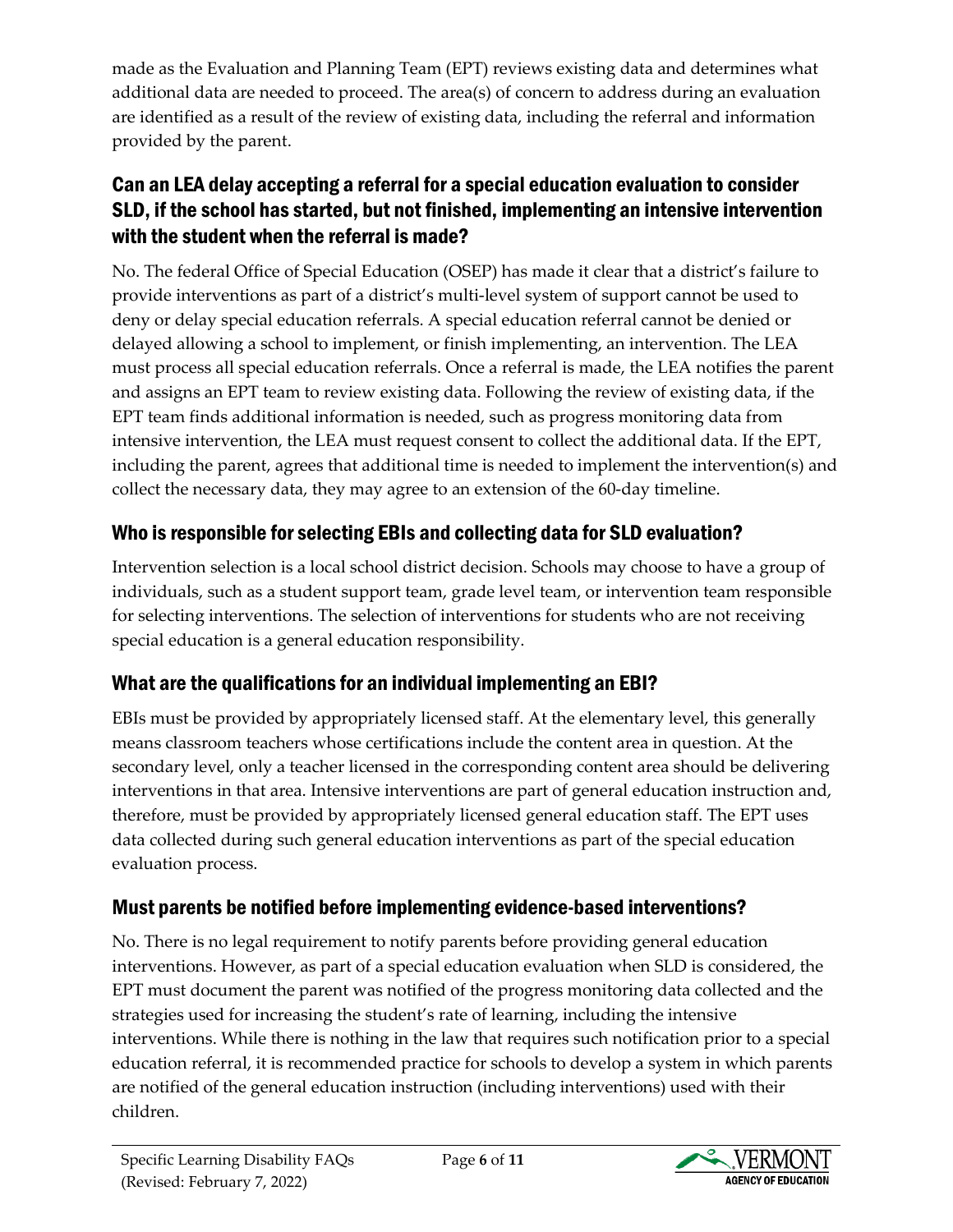#### Must progress monitoring always be conducted at the student's age level?

Insufficient progress is defined as "the student does not make sufficient progress to meet age or state−approved grade−level standards in one or more of the eight areas." The rule further requires the student's progress during intensive interventions be compared to that of the student's same age peers. Most progress monitoring probes are developed based on grade placement. Therefore, when data will be used for making SLD eligibility decision, probes intended for the student's age/grade placement must be used to collect data. If a progress monitoring probe meeting the standards in the rule only includes grade norms, such norms may be used for data analysis. Schools may additionally use probes at a student's instructional level for making instructional decisions outside of SLD eligibility.

#### What are some unique considerations and procedures when evaluating a culturally and/or linguistically diverse (CLD) student?

A student may be culturally and/or linguistically diverse and be appropriately identified as having a Specific Learning Disability. As a team begins to evaluate a student for special education, it is important to gather/review and document information that answers the following questions:

- Does evidence exist that a student's achievement and/or behavior differ significantly from that of other students with similar demographic characteristics? [It is important to compare to students with similar cultural background, language, age and/or stage of English language acquisition.]
- Has progress in VTMTSS process been monitored and compared with the progress of a comparable group of learners? Was instruction/intervention culturally and/or linguistically appropriate?
- Is the achievement gap with grade-level peers closing?
- If the student is an English learner, is there evidence that the student has deficits in both languages and across various settings?

Guidance related to assessment use and interpretation when the student being evaluated is CLD:

- Consider student's dominant language when selecting assessment materials. Communicate any departures from standard testing procedures and the impact on interpretation.
- Use assessments that minimize cultural bias.
- Use informal measures to supplement standardized test scores, including dynamic assessment strategies.
- Ascertain whether errors are typical of other students with similar backgrounds or level of English proficiency.
- Review test results with family members or other persons from student's background to gain additional insight as to the student's performance.

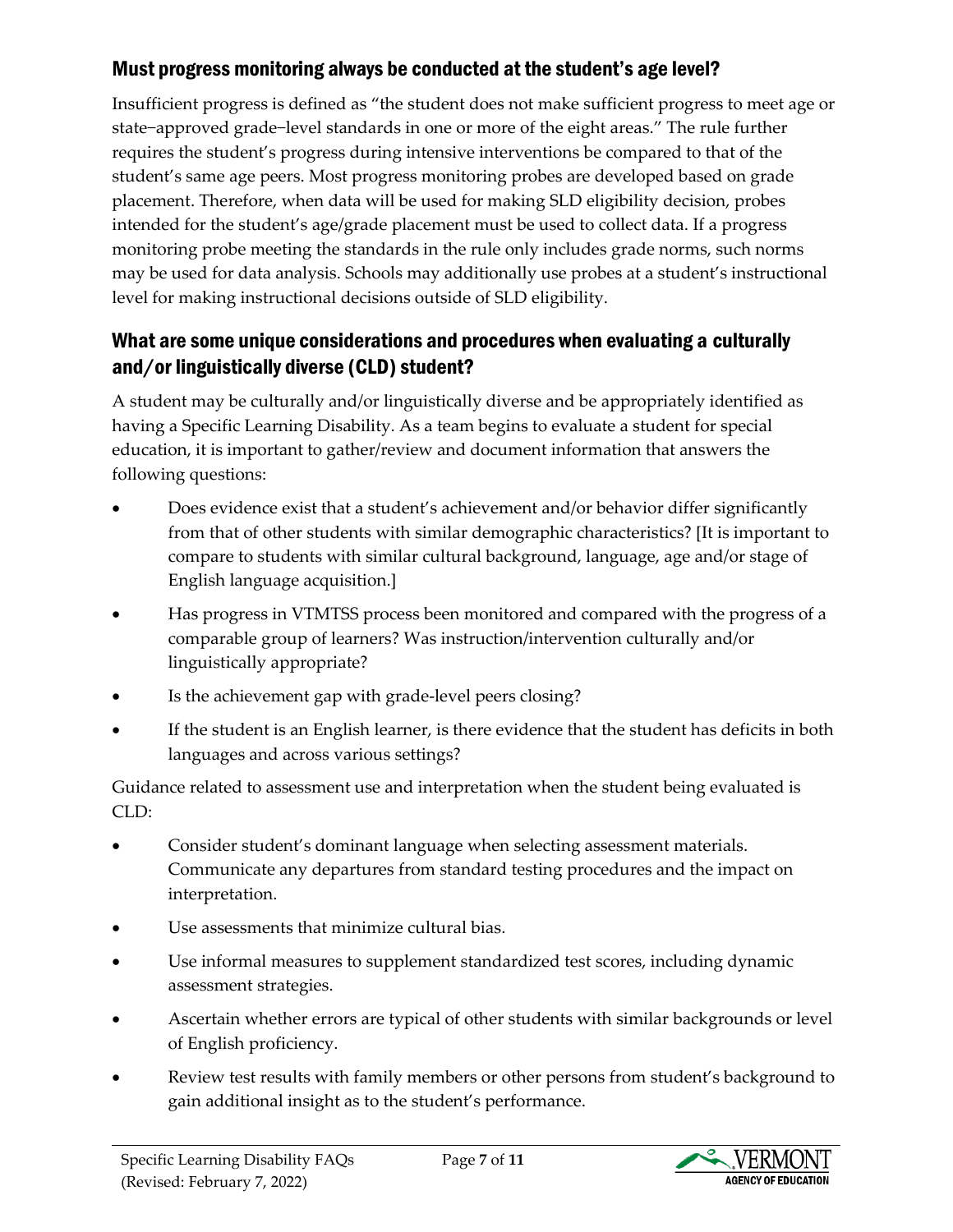The team should include in the evaluation and eligibility meeting documentation references to the impact of cultural diversity and/or English language proficiency on the student's learning and on the final determination of disability. (For example, the rationale for a determination that a student's learning difficulties are not due his level of English language acquisition but are due to a Specific Learning Disability might include a statement such as: "The student's rate of progress in VTMTSS is much slower than that of other struggling students who are receiving the same intervention and who are at the same level of language acquisition.")

# How might a Triennial Reevaluation be conducted for a student who was initially identified under the previous SLD criteria that included "a severe discrepancy between achievement and intellectual ability?" How is a determination of continued eligibility made and documented?

Reevaluations are planned in the same way as initial eligibility evaluations, with parents participating as team members. Existing data are reviewed to determine if any additional data are needed. However, with reevaluations it is presumed that the initial eligibility process was valid, and that the disability remains -- unless there are data that indicate otherwise, including evidence of a change in the student's ability to benefit from the general education curriculum without supplemental aids and services (e.g., specialized instruction no longer necessary). The focus of the triennial reevaluation process and meeting is on existing student-centered data, such as ongoing assessments of progress and focused/diagnostic assessment that answers specific questions related to the student's learning. Important considerations and determinations include: (a) sufficiency of VTMTSS and evidence-based interventions provided, (b) degree to which the current special education services are meeting the individual student needs, and (c) any indicated changes to instruction and services. Continued eligibility must be documented.

There are three options regarding how a triennial reevaluation is addressed: (a) reevaluation that includes additional assessment data (b) reevaluation with no additional evaluation data needed (reevaluation based on existing data, and (c) reevaluation determined unnecessary by documented agreement between parent and public agency.

# What is the relationship between dyslexia and Specific Learning Disability?

Although the definition of Specific Learning Disabilities in both federal and state law refers to dyslexia as one of the conditions that may be included, dyslexia is not a special education disability category in and of itself. There is some confusion between the identified educational disability category of SLD (recognized under the Individuals with Disabilities Education Act) and a diagnosis of dyslexia that is typically not made by school personnel. Under federal and state law, if a student has an identified learning disability that significantly impacts the ability to learn without special supports and services, the entitlement label is Specific Learning Disability. An individual student who has had a diagnosis of dyslexia may or may not be eligible for special education services—it is never an automatic conclusion that if a student is identified as having dyslexia, that student is also eligible for special education services. Eligibility is dependent on whether the criteria and other determinations for SLD are met. However, there is certainly overlap between students who have had a clinical diagnosis of

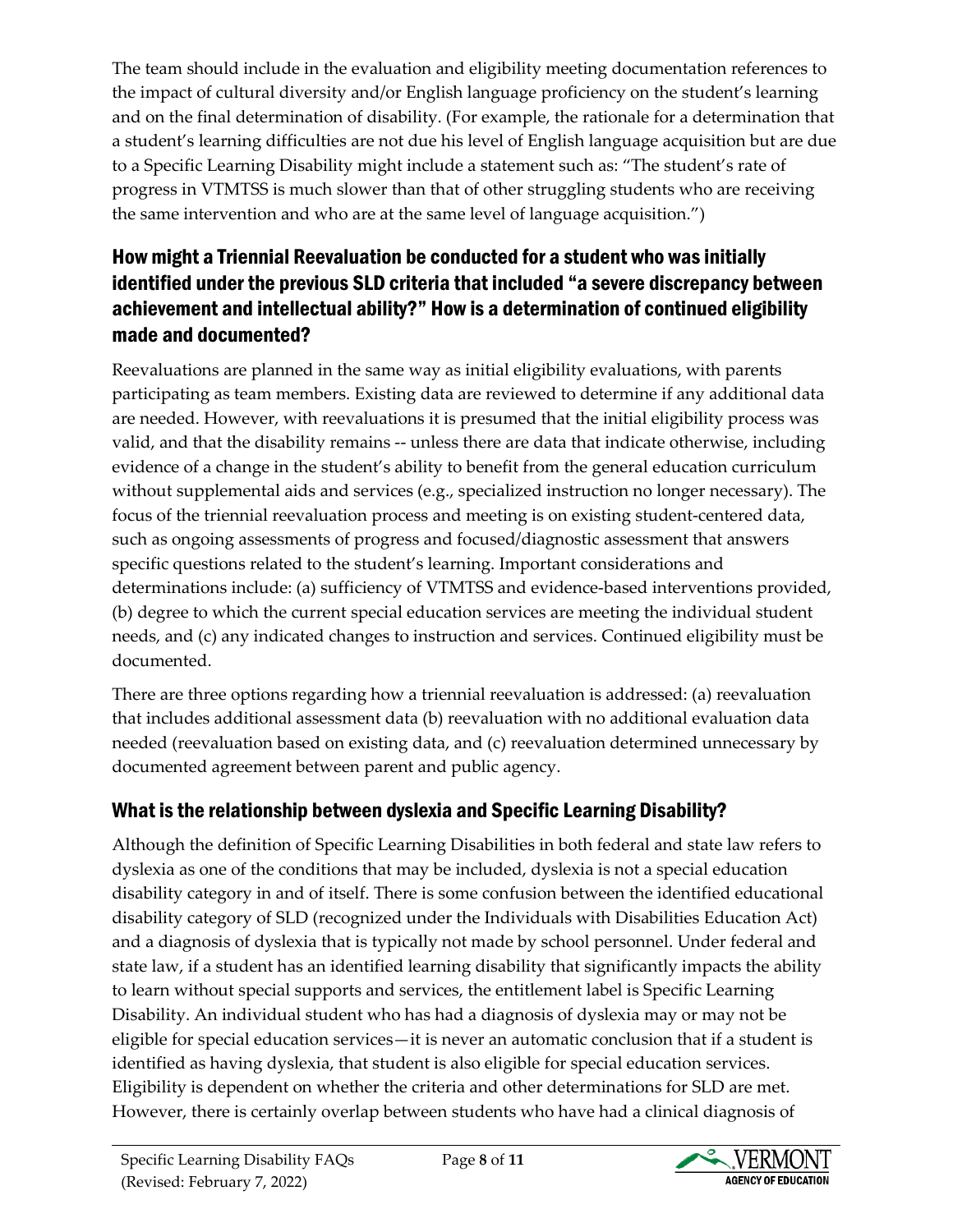dyslexia and those who have been identified as having a specific learning disability and been found eligible for special education – particularly in the SLD area of "Basic Reading Skill" & "Reading Fluency". Specific Learning Disabilities that involve word level reading deficits (as described in a commonly endorsed definition of dyslexia) have been cited by leading researchers as the most common of all learning disabilities. The fact that the determination of the significance of an academic skill deficit is no longer based on a comparison between assessed achievement and assessed ability or intelligence has also caused some confusion. A significant academic skill deficit is now determined by comparing a child's academic skill level to age or grade-level standards or norms.

According to the Individuals with Disabilities Education Act (IDEA, 2004), upon completion of the administration of assessments and other evaluation measures, a group of qualified professionals and the parent of the child determines whether the child is a child with a disability and the educational needs of the child. IDEA requires that professionals who administer assessment tools and strategies to assist in the identification of a child as having SLD/Dyslexia must be trained and knowledgeable regarding such assessments. As defined in IDEA 2004, a Specific Learning Disability (SLD) includes conditions such as dyslexia. Definitions of dyslexia vary, but all propose that dyslexia is a learning disability that impacts the area of reading. Since the EPT must provide assessments in all areas of suspected disability, for a child who is suspected of having SLD/Dyslexia, professionals with expertise in reading would be critical team members, as well as those with considerable knowledge in other areas of concern (e.g., language, mathematics, writing). While other professionals with a more clinical background may specialize in identifying and providing remediation for individuals with dyslexia, IDEA does not indicate that there is one type of professional who is uniquely qualified to provide such identification.

Dyslexia is a distinct type of learning disability associated with reading difficulties in accurate and fluent single word decoding skills associated with poor phonological processing and rapid naming abilities. Therefore, in addition to other areas of concern, assessment of children suspected of having SLD/Dyslexia should address the five critical components of reading recommended by the National Reading Panel (2000): phonemic awareness, phonics, fluency, vocabulary, and comprehension.

#### Why are assessments of general intelligence or cognitive/psychological processing not recommended as part of an evaluation when suspecting a Specific Learning Disability?

The Department [i.e., U.S. Department of Education] does not believe that an assessment of psychological or cognitive processing should be required in determining whether a child has an SLD. There is no current evidence that such assessments are necessary or sufficient for identifying SLD. Further, in many cases, these assessments have not been used to make appropriate intervention decisions. See, 71 Fed. Reg. 46,651 (Aug. 14, 2006).

With the increased reliance on direct measures of learning in the determination of SLD and the elimination of the IQ/Achievement discrepancy criterion, the need for general intelligence testing is diminished. In addition, the substantial overlap between skills measured through intelligence testing and academic skills, as well as the fact that achievement often affects students' performance on components of IQ tests, the administration of IQ tests may be of

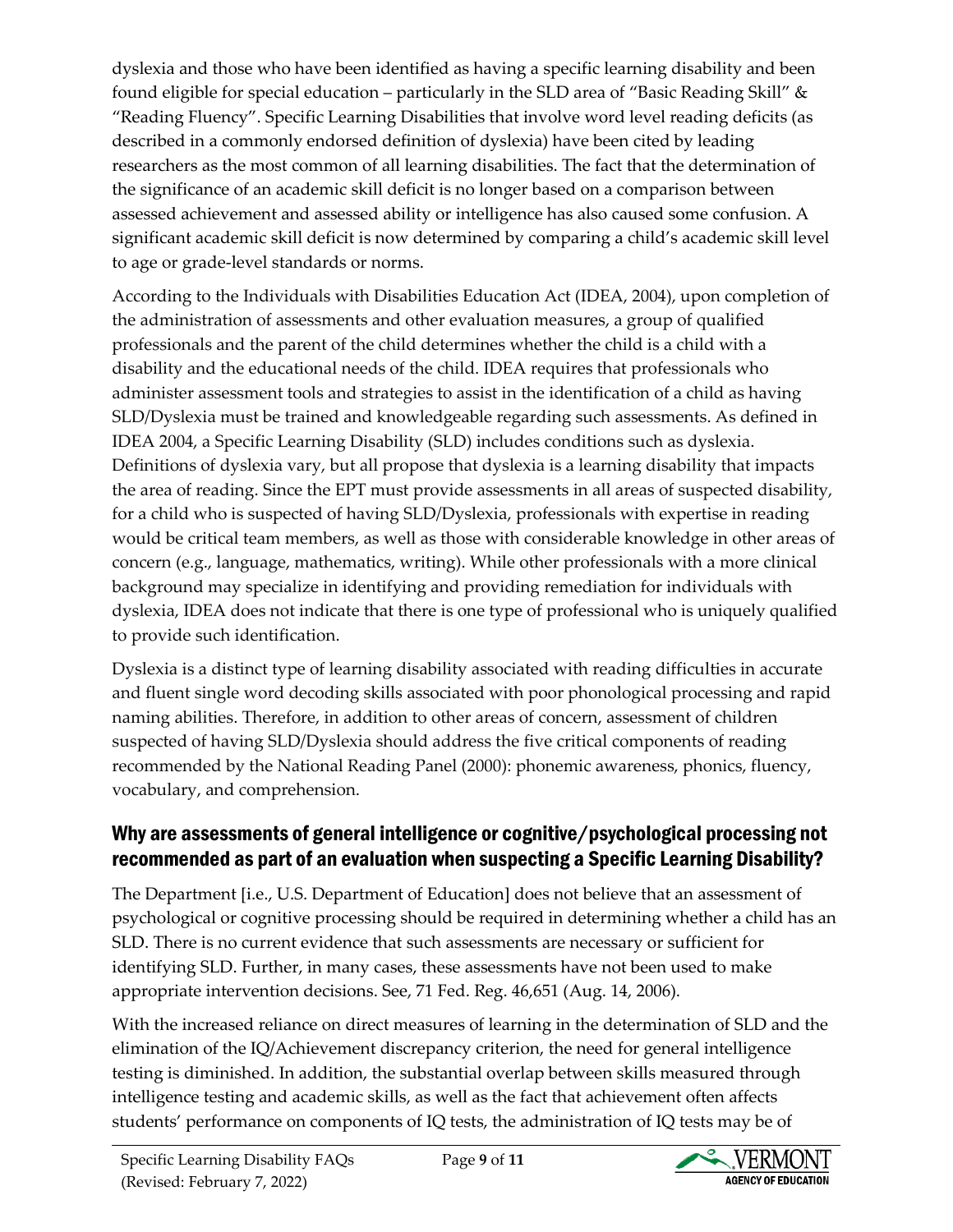limited value in informing instruction. Also no longer required is documentation of cognitive/psychological processing difficulties separate from what might be apparent through direct measures of academic skills within any of the 8 identified areas of SLD. For example, the relationship between phonological processing is apparent in two of the basic reading skill components: phonemic awareness and phonics/decoding. A focused assessment in basic reading skills (e.g., Dynamic Indicators of Basic Early Literacy Skills/DIBELS NEXT, Test of Early Reading Ability-Third Edition/TERA-3, or specific subtests of a comprehensive battery that focus on phonemic awareness, phonics and decoding) should provide the necessary information to both identify a reading deficit and inform instruction/intervention that is needed.

While EPTs can no longer require a discrepancy between measured intellectual ability and educational performance as one of the criteria for determining whether a student has a specific learning disability, EPTs still may choose to administer IQ tests in situations where information from such tests would be helpful. IDEA 2004 provides for the option to assess the relative contribution of cognitive factors in the determination of eligibility for special education services for students with a disability (34 CFR § 300.304[b][3]). Such situations might include ruling out intellectual disability (ID) if a student manifests broad developmental delays involving adaptive functioning (e.g., social competence or self-help skills), or identifying intellectual giftedness in a student with a specific learning disability. IQ tests also may be useful for assessing specific types of abilities, including nonverbal areas such as spatial abilities, and for helping team members better understand an individual student's strengths and weaknesses.

# Is a child identified with Specific Learning Disability automatically eligible for special education services?

A child identified with SLD may or may not be eligible for special education services. A child is not considered to be eligible for special education under IDEA 2004 unless the child has a disability and, as a result, needs special education and related services. Therefore, in addition to meeting the criteria for a learning disability, in order for a student to be eligible for services under IDEA 2004, the EPT must determine that the student's learning difficulties require specially designed instruction. Some students with SLD may need accommodations or related services in order to benefit from the same instruction as their peers; however, they may not need specialized instruction and, therefore, would not be eligible for special education services.

# Why might a student not be eligible for special education in the disability category of SLD even though s/he has academic skill weaknesses in comparison to areas of strength or assessed IQ?

Disagreements sometimes arise when a parent or other advocate believes that a student identified as gifted should be eligible for special education services as a student with an SLD, even if the student is achieving at or near grade level in area(s) of relative weakness. The expectation for achievement referenced in the identification of SLD was established in the 2004 reauthorization of the Individuals with Disabilities Education Act (IDEA 2004) and the regulations that followed, §300.309 (2006) – which describe a deficit in comparison to age or grade-level standards. It is this comparison that guides the special education determination,